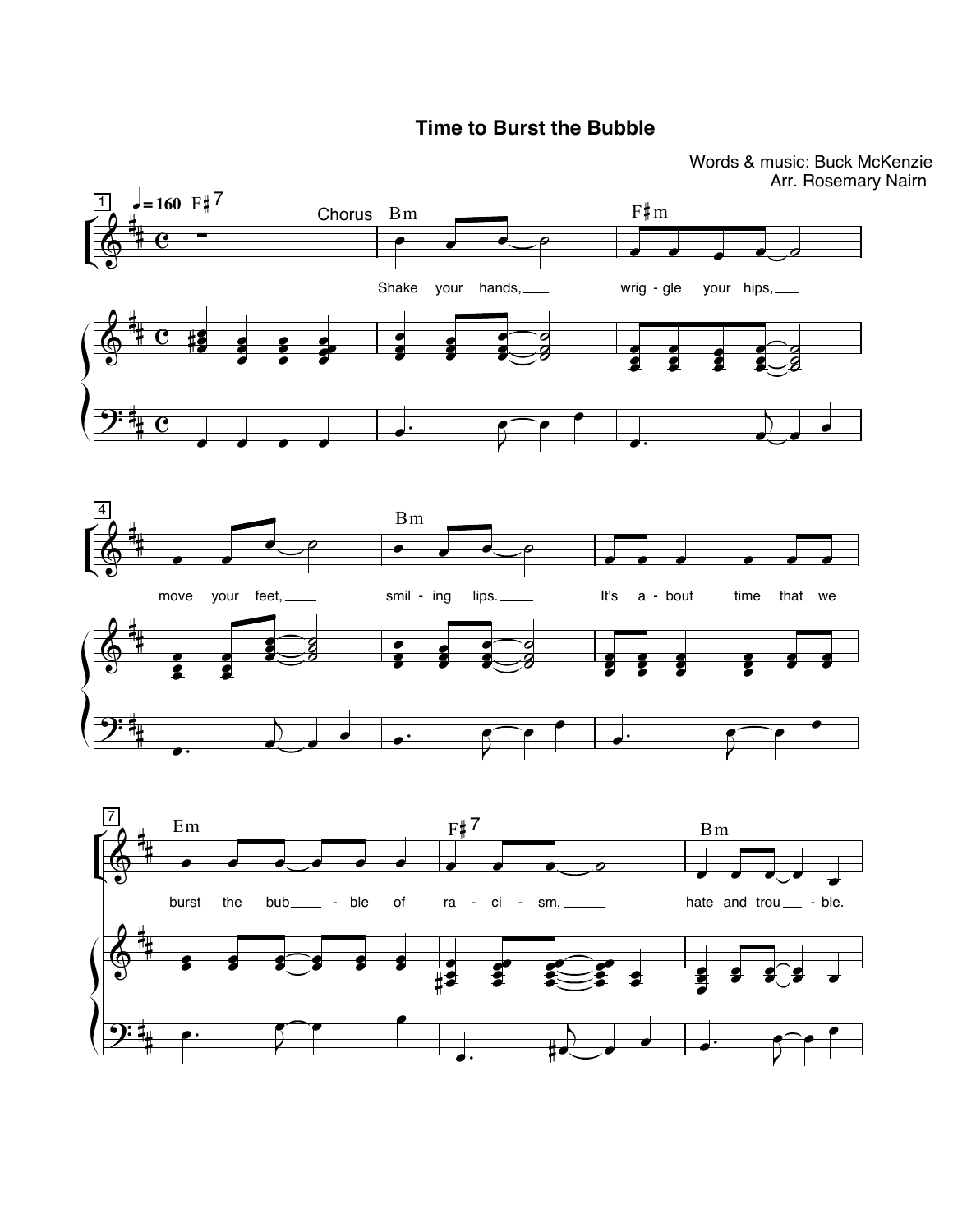





 $\overline{2}$ .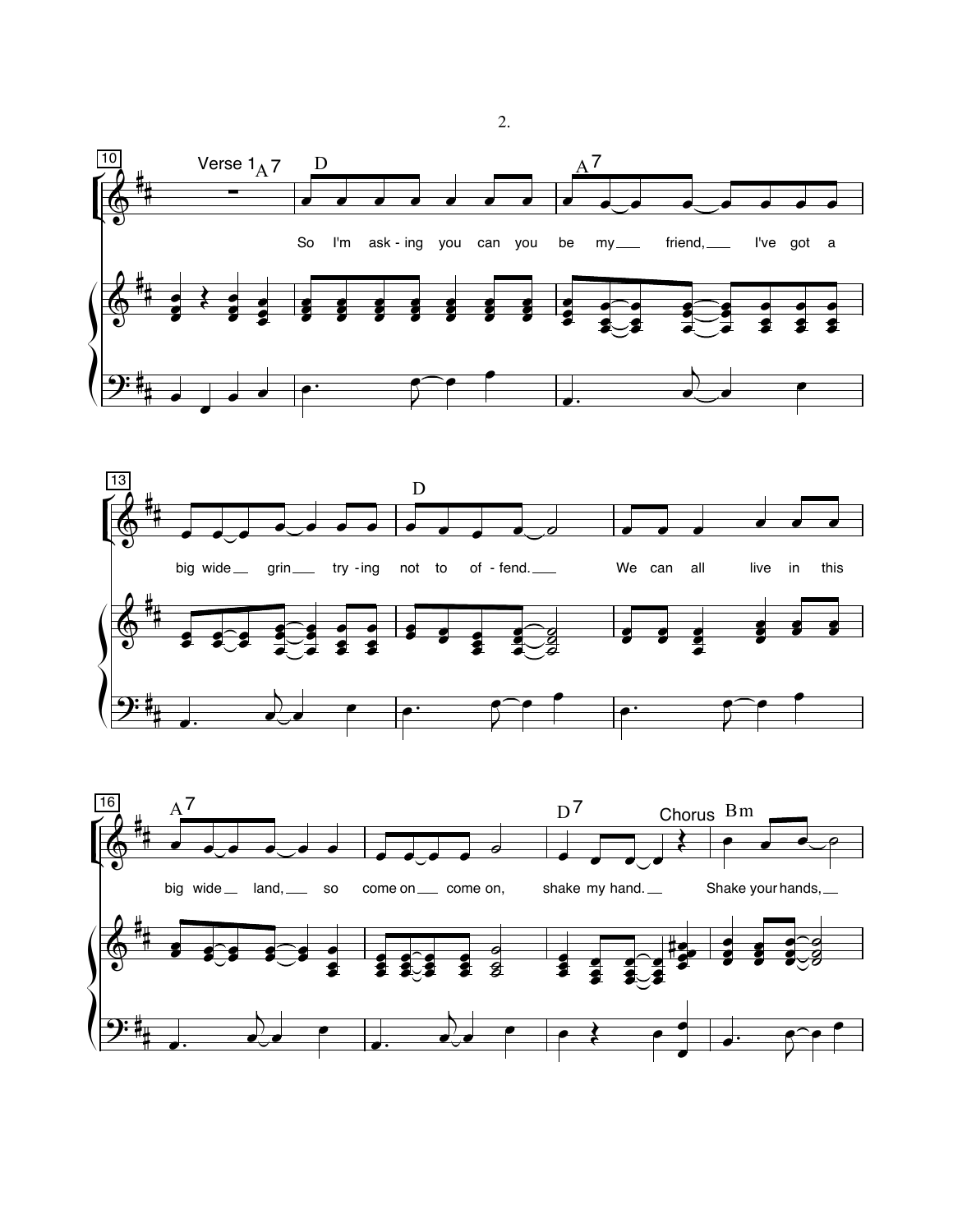



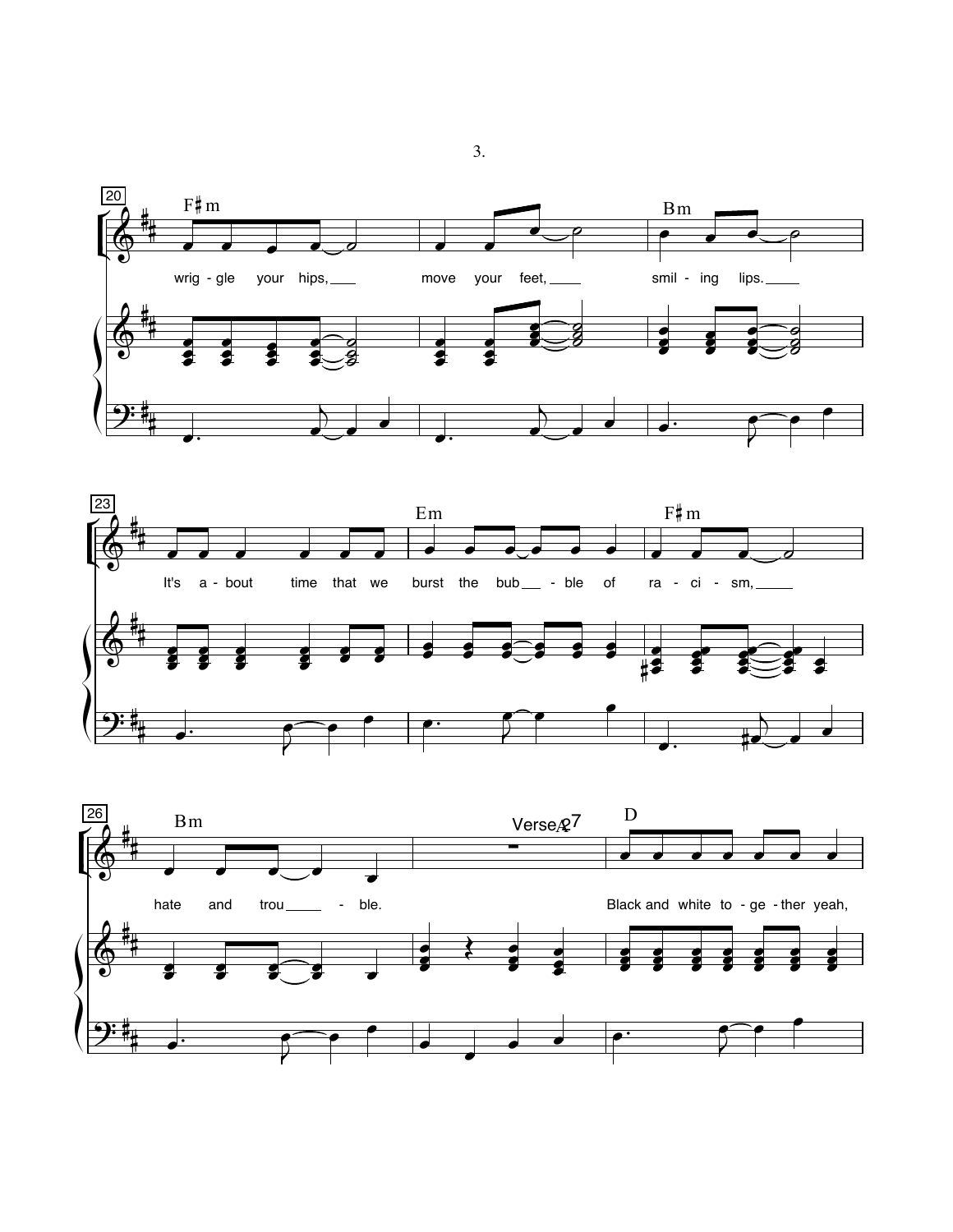



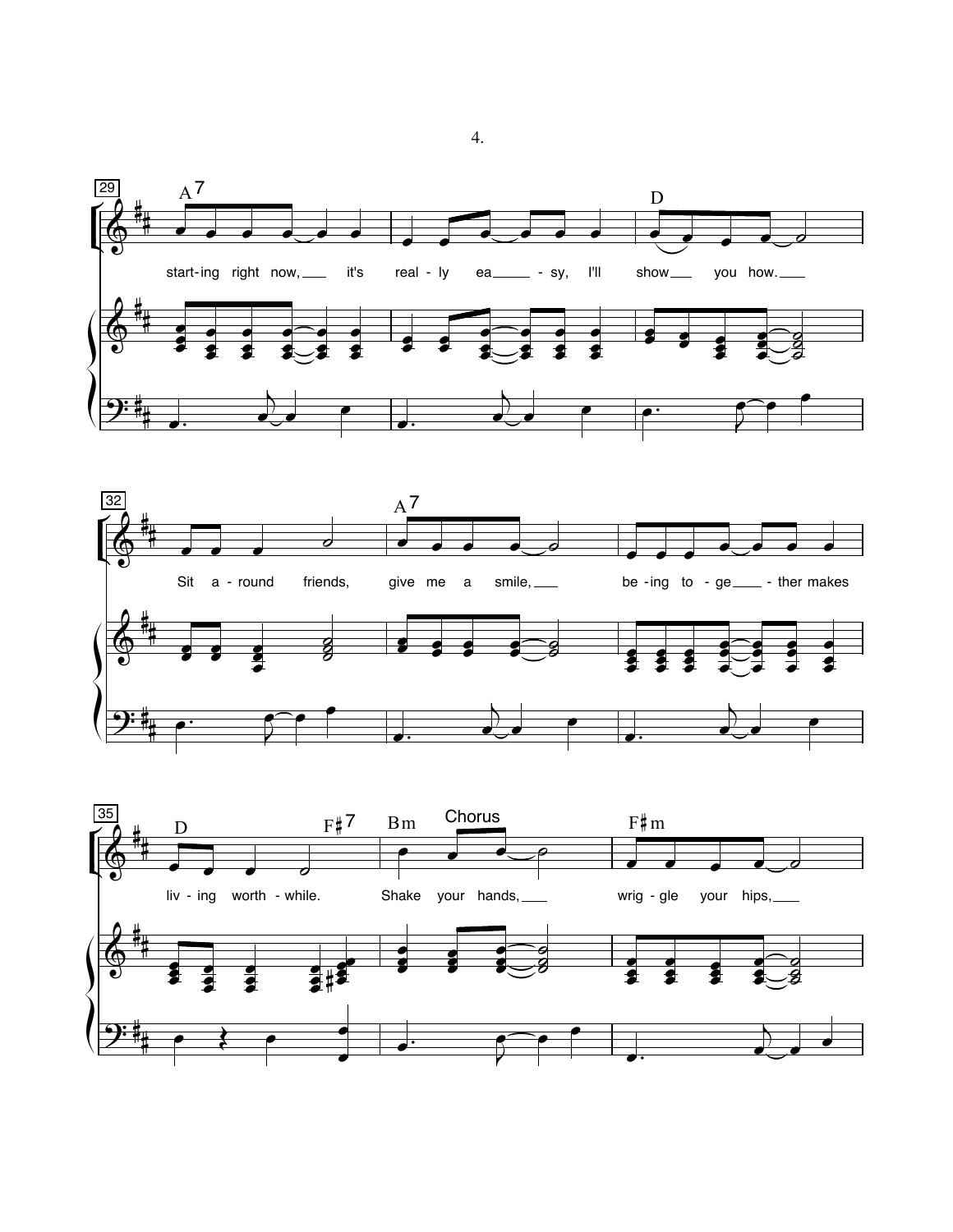



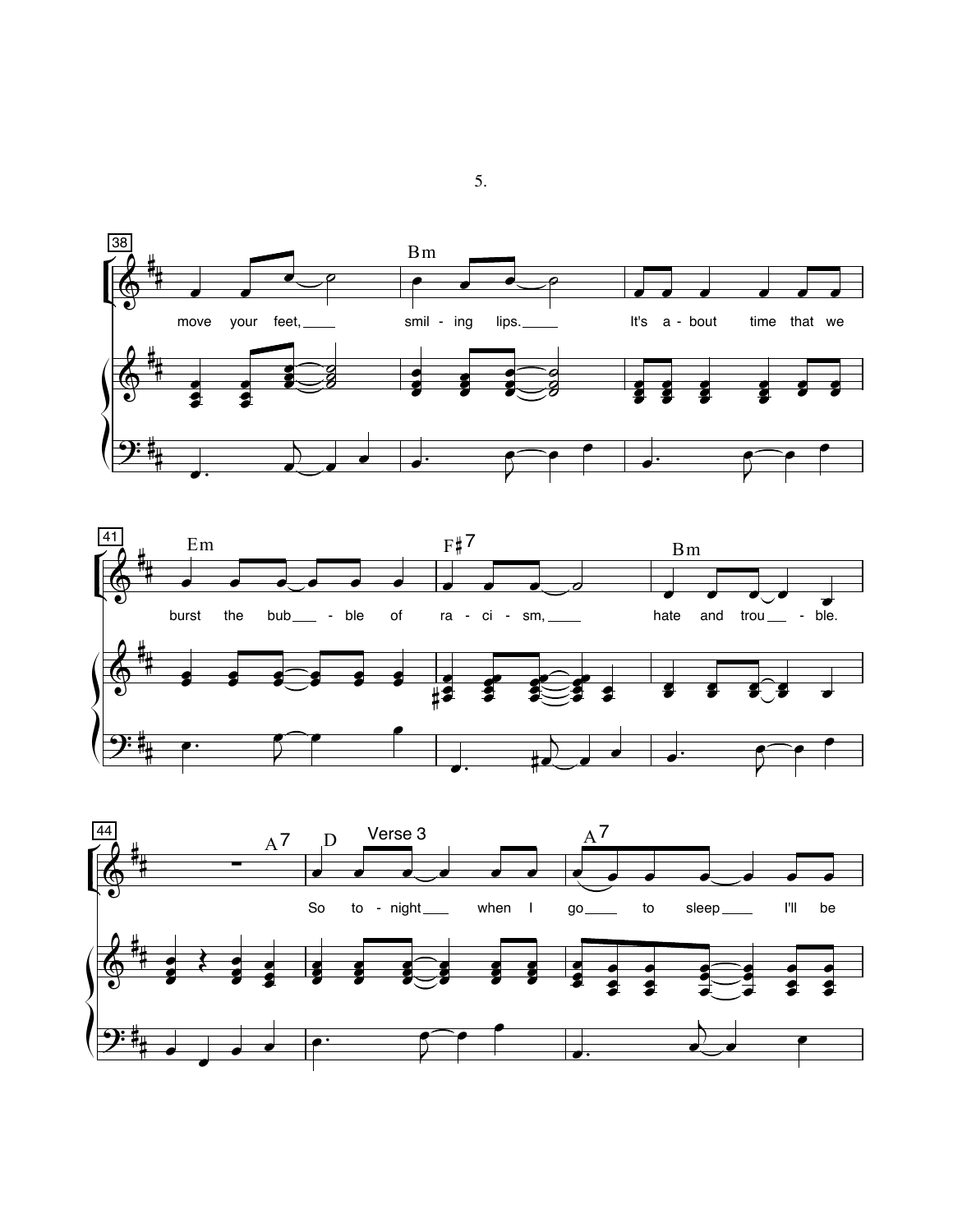



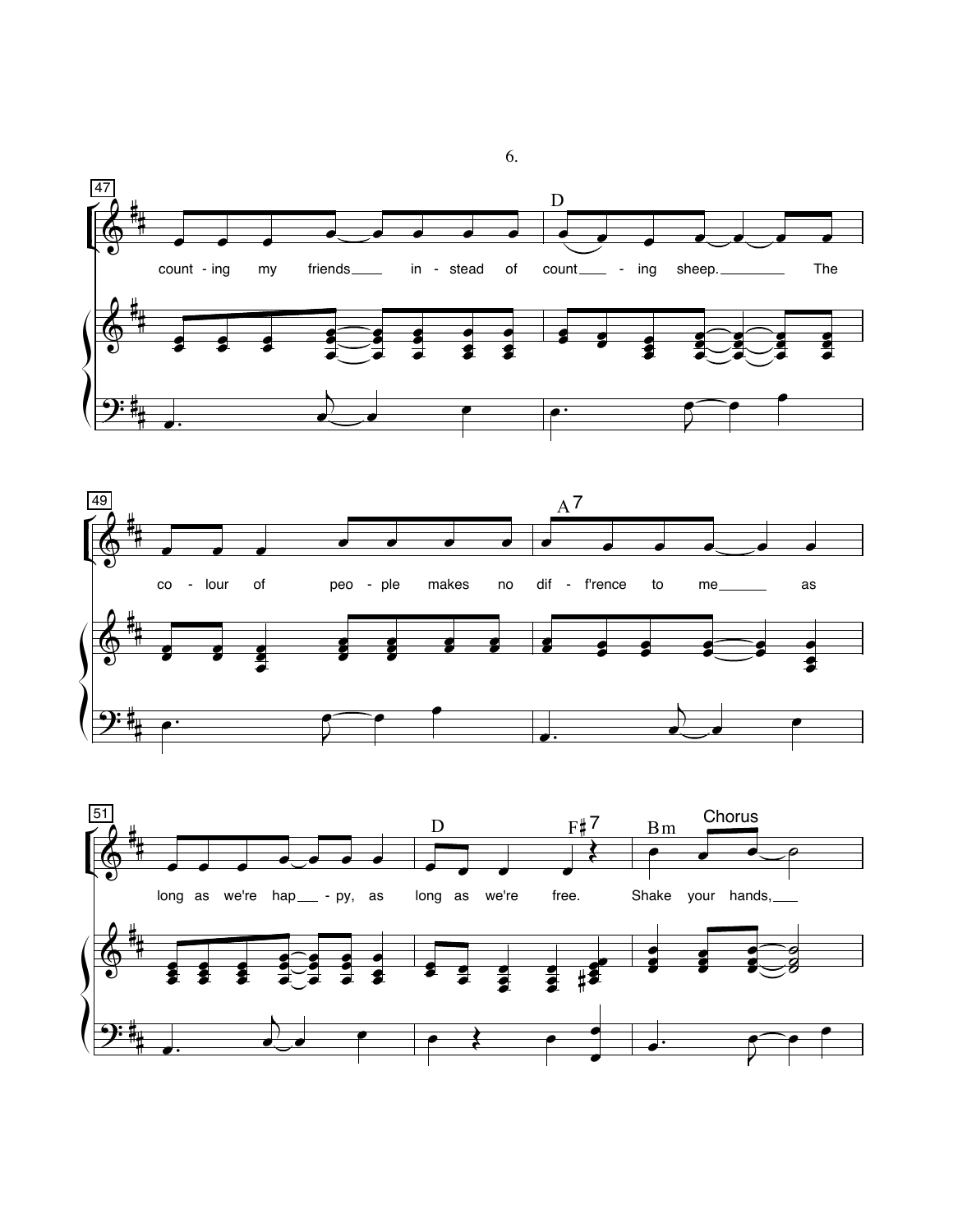